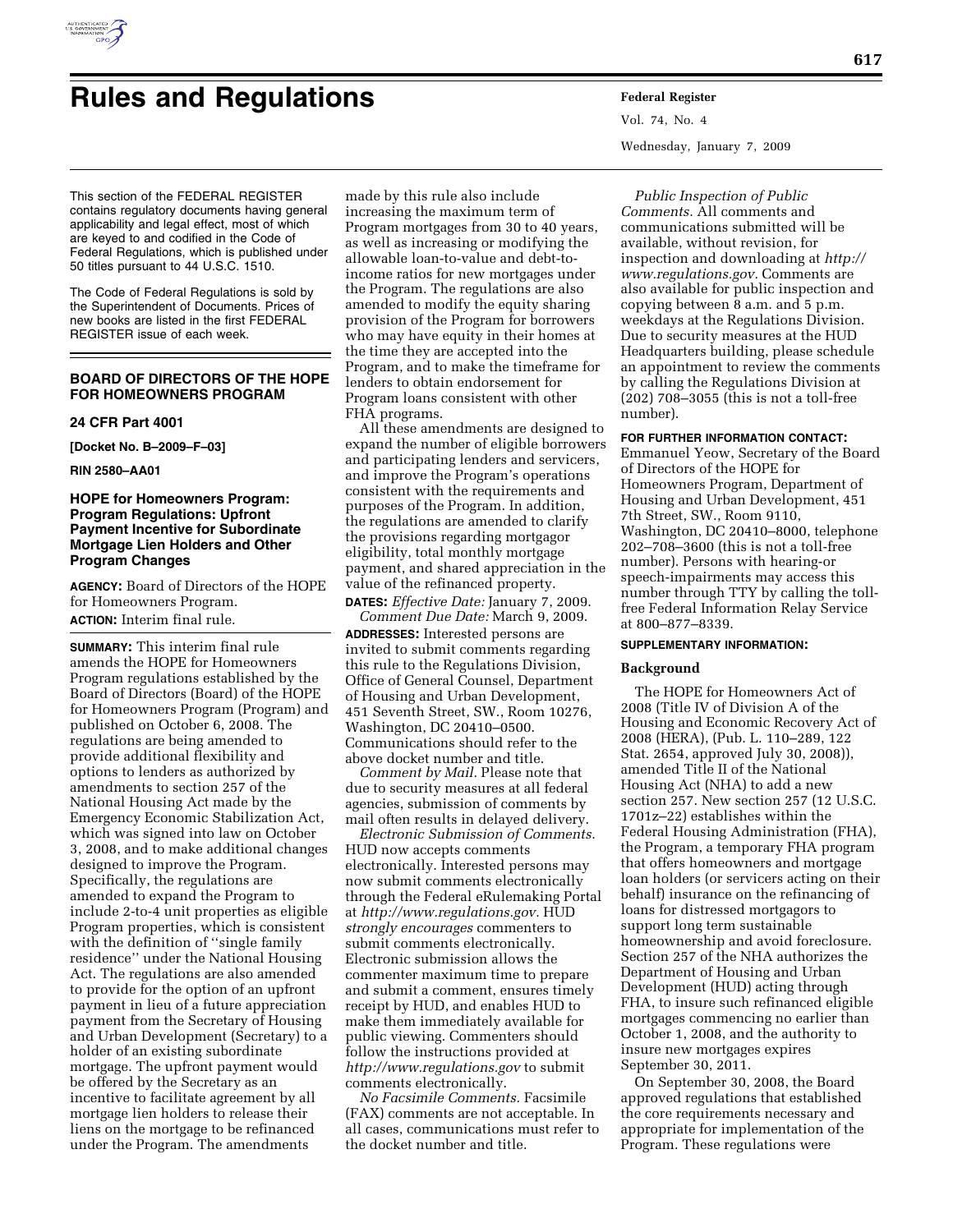published in the **Federal Register** on October 6, 2008, at 73 FR 58418.

Under the Program, refinanced mortgages are offered by FHA-approved mortgagees to eligible borrowers who are at risk of losing their homes to foreclosure. The refinanced mortgage insured by FHA has a principal loan balance below the current appraised value of the home, creating new equity in the mortgaged property. To participate in the Program, eligible borrowers must be unable to afford their existing mortgage payments, must occupy the residence that is the security for the refinanced mortgage as their primary residence, and may not have any present ownership interest in another residence. Investors and investor properties are not eligible for the Program. Under the Program, participating mortgagors share their new equity and future appreciation of the value of the property subject to the refinanced mortgage with FHA. Participation in this Program is voluntary. No mortgagees, servicers, or investors are compelled to participate.

Under the Program, all holders of outstanding mortgage liens on a property to which a mortgage relates must agree to accept the proceeds of the refinanced FHA-insured loan as payment in full of all indebtedness under the existing mortgage(s). The Secretary is directed by HERA to take actions, subject to standards established by the Board, to facilitate coordination and agreement between the holders of the existing senior mortgage and existing subordinate mortgages.

On October 3, 2008, the President signed into law the Emergency Economic Stabilization Act of 2008 (Pub. L. 110–343, 122 Stat. 3765)

(EESA). Section 124 of EESA amended section 257 of the NHA to, among other things, authorize the Secretary, subject to standards established by the Board, to make upfront payments to a holder of an existing subordinate mortgage in lieu of providing the subordinate lien holder a portion of HUD's 50 percent interest in the future appreciation of the value of the property. Upfront payments may provide a more effective incentive to subordinate lien holders to release their liens on a mortgage eligible to be refinanced under the Program, thereby better enabling a borrower to participate in the Program. In addition, section 124 of EESA amended section 257(e)(1)(B) of the NHA to clarify that a borrower's debt-to-income ratio may be calculated for purposes of that section as of March 1, 2008, or may be calculated as of a later date, due to mortgage resets that occur after that date under the mortgage terms in effect on March 1, 2008. Finally, section 124 of EESA amended section 257 of the NHA to give the Board discretionary authority to raise the maximum loan-to-value ratio of a Program mortgage, which was set prior to the amendment at 90 percent.

#### **This Interim Final Rule**

This interim final rule makes the following changes to the Program regulations at 24 CFR part 4001:

## *A. Upfront Payment in Lieu of a Future Appreciation Payment*

As authorized by section 124 of EESA, this interim final rule amends the Board's regulations at 24 CFR 4001.120 (Appreciation Sharing) to permit a holder of an existing subordinate mortgage to receive a payment at the time a mortgage is refinanced under the Program in lieu of a share of any future

appreciation in the value of the property that is owed to HUD. As a condition of receiving such payment, the subordinate mortgage holder must release the borrower of all indebtedness under the loan and release the holder's lien on the property.

The following matrix, codified as Appendix A to the Program regulations, provides the mechanism for determining the risk-adjusted future appreciation payment a holder of an existing subordinate mortgage may be eligible to receive. The Appendix is amended by this final rule to reflect the risk-adjusted upfront payment a holder of an existing subordinate mortgage may be eligible to receive in lieu of the future appreciation payment. Appendix A is also amended to provide that, when calculating a subordinate mortgage lien holder's potential appreciation share, payment will be based upon principal and interest ''as of the first day of the month in which the borrower makes application for the Program mortgage'' (as opposed to the ''date of origination of the Program mortgage,'' as provided for in the appendix to the final rule issued on October 6, 2008). These amendments are necessary because subordinate mortgage lien holders must be notified in advance of origination of the amount of any upfront or future appreciation share they may be eligible to receive, and they must agree in writing to accept one of these payment options. If the upfront option is selected, the originating lender must provide payment instructions to the closing agent in advance of origination. If the future appreciation option is selected, HUD must prepare and deliver the Appreciation Share Certificate prior to origination.

#### CALCULATION OF UPFRONT AND APPRECIATION SHARING PAYMENT

| Subordinate mortgage lien holder's cumulative combined loan-to-value ratio | Upfront payment option<br>Percent of unpaid prin-<br>cipal and interest that<br>lien holder is eligible to<br>receive # (percent) | Future appreciation<br>option*<br>Percent of unpaid prin-<br>cipal and interest that<br>lien holder is eligible to<br>receive # (percent) |
|----------------------------------------------------------------------------|-----------------------------------------------------------------------------------------------------------------------------------|-------------------------------------------------------------------------------------------------------------------------------------------|
| >135%<br>$\leq$ 135%                                                       | 3                                                                                                                                 | 12                                                                                                                                        |

\*A payment to a subordinate mortgage lien holder will depend on actual appreciation of the property, as determined in accordance with 24 CFR 4001.120. Payment will be made according to the subordinate lien holder's position of priority in relation to the property at the time the Program mortgage is originated.

# Payment will be based upon principal and interest as of the first day of the month in which the borrower made application for the Program mortgage and calculated at the pre-default contract rate of interest.

In establishing the upfront payment option, the Board took into account information received from market participants concerning the price currently received in the market for delinquent subordinate mortgages. The Board expects that the majority of subordinate mortgage liens to be released under the Program will be delinquent. The information provided by market participants indicates that delinquent subordinate mortgages

recently have traded at substantially below their par values, with market values that approximate the ranges established by the Board for the upfront payment option. As a result, the Board believes that the compensation provided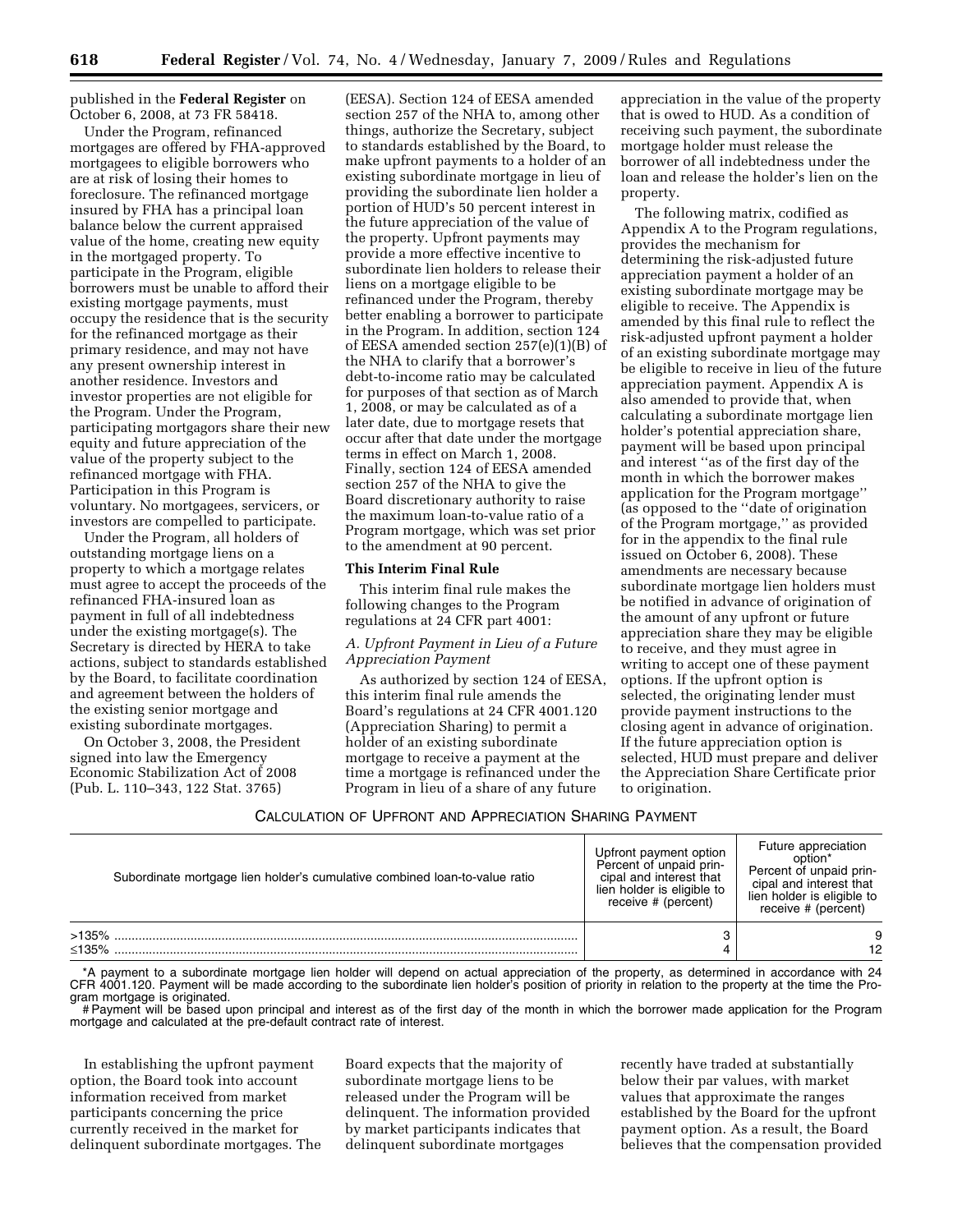by the upfront payment option at the time of settlement should be sufficient to facilitate the participation of subordinate mortgage lien holders in the Program. The Board believes that providing an upfront payment option of 3 to 4 percent, as provided in this interim final rule, should likely provide the subordinate mortgage lien holder with about the same risk-adjusted compensation as the holder would receive under the right to receive a maximum of 9 to 12 percent of the unpaid principal and interest on the subordinate mortgage out of the future appreciation on the property (as is provided in the final regulations published on October 6, 2008). The upfront payment option will be subject to the same eligibility requirements as the future appreciation option.

## *B. Increased Loan-to-Value and Income Ratios*

This interim final rule amends § 4001.110 (Underwriting) to increase the allowable loan-to-value ratio (LTV) of a Program mortgage up to 96.5 percent for any mortgagor whose: (i) New total monthly mortgage payment under the Program mortgage will not exceed 31 percent of the mortgagor's monthly gross income, and (ii) total monthly recurring expenses (including mortgage payments) will not exceed 43 percent of the mortgagor's monthly gross income. This amendment is designed to promote Program participation by existing senior mortgage lien holders. Raising the LTV could reduce the gap between the existing mortgage balance and the new Program mortgage, reducing losses that existing primary lien holders may incur in connection with a Program mortgage. At the same time, the changes seek to ensure the new Program mortgage is sustainable by limiting the permissible DTI ratios to <sup>31/43</sup> percent for borrowers with a new LTV of greater than 90 percent. The rule also amends § 4001.110 to allow a mortgagor whose Program mortgage has an LTV that does not exceed 90 percent to qualify immediately for the Program, without any trial modification period, if: (i) The mortgagor's new total monthly mortgage payments will not exceed 38 percent of the mortgagor's monthly gross income; and (ii) the mortgagor's monthly recurring expenses (including mortgage expenses) will not exceed 50 percent of monthly gross income. The trial modification requirement will no longer be required under the Program, and the provisions related to trial modification are removed by this rule.

Together these amendments should expand the number of eligible borrowers

that may qualify for the Program and reduce the operational hurdles and other disincentives for lenders or servicers to participate in the Program. At the same time, the amendments balance a borrower's resulting LTV and mortgage debt- and total household debt-to-income ratios to help create a sustainable new mortgage for the borrower.

## *C. Extending Program Mortgage Terms From 30 to 40 Years*

The rule amends the Program regulations at § 4001.110(c) to extend the maximum term of a Program mortgage from 30 to 40 years. Section  $257(e)(5)(B)$  of the NHA requires a mortgage refinanced under the Program to have a term ''not less than'' 30 years, meaning that a longer term is possible. A conforming change is made to § 4001.102, which cross-references the applicability of HUD's regulations governing eligibility for single family mortgage insurance at 24 CFR part 203, subpart A. Specifically, the rule amends § 4001.102 to specify that the provisions of 24 CFR 203.17(d) limiting the term of a HUD-insured mortgage to 30 years are not applicable to the Program.

For mortgagors with very high mortgage and household debt loads, extending the amortization period may reduce their monthly payments sufficiently to enable them to qualify for the Program. Whether a particular borrower would obtain a lower monthly payment through a 40 year mortgage will depend on, among other things, the applicable interest rate. In order for a Program mortgage to qualify for inclusion in a pool of Program mortgages to back securities guaranteed by the Government National Mortgage Association (Ginnie Mae), the mortgage should be for a term of either 30 or 40 years to maintain consistency in the mortgages within a securitization pool. If the lender intends to hold the Program mortgage or securitize the mortgage other than through the Ginnie Mae program, then this operational limitation would not apply, and the lender is free to set the term of the mortgage at 30 years, 40 years, or some intermediate number of years.

## *D. Mortgagor Eligibility, Total Monthly Mortgage Payment, and Shared Appreciation and Shared Equity Requirements*

Under the explicit authority granted by section  $257(e)(1)(B)$  of the NHA, this rule amends the Program regulations at 24 CFR 4001.106 (Eligible mortgagors) to provide additional flexibility for homeowners with adjustable rate mortgages to meet the requirement that

the mortgagor must have had on March 1, 2008, ''or thereafter is likely to have, due to the terms of the mortgage being reset,'' a total monthly mortgage payment of more than 31 percent of the mortgagor's monthly gross income. As under the current Program regulations, any mortgagor will meet this requirement if the mortgagor had, as of March 1, 2008, a total monthly mortgage payment of more than 31 percent of the mortgagor's monthly gross income. In addition, this rule amends the existing Program regulations to permit a mortgagor that had an adjustable rate senior or subordinate mortgage on March 1, 2008, that by its terms resets after March 1, 2008, to alternatively qualify for the Program if the mortgagor has, *as of the date the mortgagor first applies for the Program mortgage*, a total monthly mortgage payment under mortgages existing on March 1, 2008, of more than 31 percent of the mortgagor's monthly gross income at the time of application for the Program mortgage. This rule amends 24 CFR 4001.106 to reflect this new, alternative qualification option for borrowers who had a qualifying adjustable-rate mortgage on March 1, 2008.

As under the current Program regulations, a borrower's ''total monthly mortgage payment'' is based on the borrower's fully indexed and fully amortizing principal and interest payment under the terms of the mortgage, as well as amounts required to be paid for real estate taxes, hazard and mortgage insurance, and certain other fees and charges. (*See* 24 CFR 4001.07 (Definition of total monthly mortgage payment).) This rule also amends § 4001.106(a) to correct a technical error by replacing ''monthly total mortgage payment'' with the defined term ''total monthly mortgage payment.''

This interim final rule also makes certain modifications to the provisions regarding the calculation of shared appreciation at § 4001.120 (Appreciation sharing). The regulation at § 4001.120(a)(1) currently provides that the amount of appreciation in the value of a property securing a Program mortgage will be calculated, subject to certain adjustments, based on the ''gross proceeds from the sale or disposition of the property.'' A non-sale disposition of a property, however, may not involve the transfer of any proceeds. In addition, a sale transaction between the borrower and a related party (including a person acting on behalf of the mortgagor or a related party) may not accurately reflect the appreciation in the value of the underlying property. In light of the foregoing, the rule amends § 4001.120 to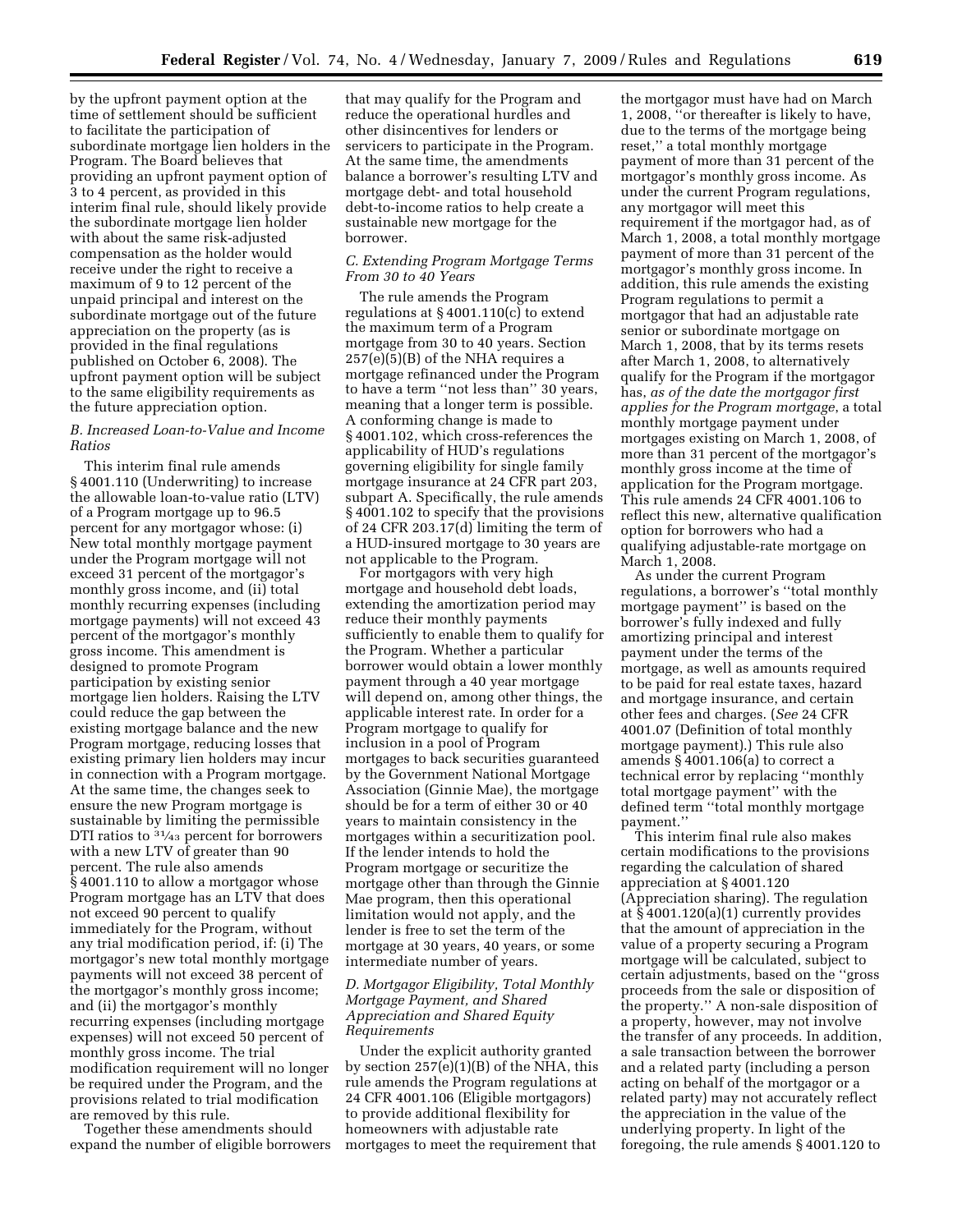provide that, for purposes of the appreciation sharing provisions of the rule, the appreciation in the value of a property will, subject to certain adjustments, be based on (1) the gross proceeds of a sales transaction, unless the transaction is with or on behalf of a related party, and (2) the current appraised value of the property in the case of a non-sale disposition of the property or the sale of the property to a related party or a person acting on behalf of a related party. The definitions section of the rule (12 CFR 4001.07) also has been amended to include a definition of a ''related party'' of a person. This definition includes the immediate family of the person, as well as entities owned or controlled by the person or the person's immediate family.

## *E. Eligibility of Two-to-Four Unit Properties*

The rule amends § 4001.07 (Definitions) and § 4001.108 (Eligible properties) to expand the types of residential properties that are eligible to serve as security for a Program mortgage to include a 2-to-4 unit residence. After further review of section 257 of the NHA, the Board determined that the term ''residence'' as used in section 257 may include a 2-to-4 unit residence, which is consistent with how such term is applied under section 203(b) of the NHA.1 The Board also concluded that expansion of the Program to include a 2-to-4 unit residence would allow more borrowers to participate in the Program, especially in certain geographic areas, such as the Northeast, where 2-to-4 unit residences are more prevalent. Notwithstanding whether the property has 1, 2, 3, or 4 unit(s), the residence must be the borrower's primary residence, as this term is defined in § 4001.07, and the borrower cannot have an interest in any residential property other than the subject 1-to-4 unit residence.

## *F. Clarification of Initial Equity*

Under section 257 of the NHA and the current regulations, a borrower must share with HUD the amount of ''equity'' created as a direct result of the origination of a Program mortgage. The amount of such ''initial'' equity that a borrower must share with HUD, under the existing regulations, is based (subject to certain adjustments) on the difference between the property's current appraised value at the time of

origination of the Program mortgage and the principal amount of the new Program mortgage. Consequently, under the existing regulations, if a borrower has some existing equity in the home at the time the borrower enters the Program, this equity would have to be shared with HUD. In order to prevent such an unintended result, this rule modifies the calculation of equity sharing in § 4001.118. Under the modified calculation of initial equity to be shared with HUD, lenders should deduct the original principal balance on the Program mortgage from the lesser of: (1) The appraised value of the property at the time of origination; or (2) the outstanding amount due under all existing senior mortgages, existing subordinate mortgages, and nonmortgage liens on the property.

## *G. Endorsement Timeframe*

Currently under § 4001.116(d), a mortgagee must submit a complete case binder within 120 days from the date of closing for a mortgage to be eligible for insurance. The timeframe for lenders to obtain endorsement for Program loans has been expanded so that it is consistent with other FHA programs. To ensure that lenders comply with the first payment default provision established in the law, the Board will continue to require the lender to include in the file evidence that the borrower has made the first payment within 120 days of loan closing. If the borrower has not made such payment, the loan would not be eligible for payment of a claim under the Program.

## **III. Findings and Certifications**

#### *Administrative Procedure Act*

Section 553(a) of the Administrative Procedure Act (5 U.S.C. 551 *et seq.*) Section 553(a) of the Administrative Procedure Act (5 U.S.C. 551 *et seq.*) (APA) provides that advance notice and public comment procedures do not apply to a matter relating to agency management or personnel or to public property, loans, grants, benefits or contracts (see 5 U.S.C. 553(a)). Because this rule amends regulations for a new mortgage insurance program under the supervision of the Board, it is exempt from notice and comment rulemaking as provided in 5 U.S.C. 553(a). Nevertheless, the Board has determined to request public comment on these interim final rule amendments, which are effective upon publication in the **Federal Register**. The Board will consider any public comments received in fulfilling its responsibilities under section 257 of the NHA and will respond to comments when the Board

takes final action on this interim final rule.

## *Executive Order 12866, Regulatory Planning and Review*

The Office of Management and Budget (OMB) reviewed this rule under Executive Order 12866, *Regulatory Planning and Review.* OMB determined that this rule is a ''significant regulatory action'' as defined in section 3(f) of the Order (although not an economically significant regulatory action, as provided under section 3(f)(1) of the Order). The first Program regulations promulgated by the Board were determined to be economically significant and an economic analysis accompanied issuance of the first Program regulations. It has been determined that the amendments made by this rule do not by themselves meet the threshold of economic significance set forth in the executive order. As noted in the preamble description of the economic analysis prepared for the October 6, 2008 final rule, the major unknown for purposes of an economic analysis is Program participation. Participation to date has been lower than expected under the original analysis for the October 6, 2008 final rule. Though changes under this rule would likely expand participation, the increment is not expected to reach the threshold for economic significance. Although the analysis of the amendments made by this rule does not anticipate increased participation that would result in crossing the threshold for economic significance, these changes are expected to increase the cost to the Federal government of insuring Program mortgages, as the amendments made by this rule are expected to transfer additional risk to the Federal government.

The docket file for this rule is available for public inspection in the Regulations Division, Office of General Counsel, Department of Housing and Urban Development, 451 7th Street, SW., Room 10276, Washington, DC 20410–0500. Due to security measures at the HUD Headquarters building, an advance appointment to review the public comments must be scheduled by calling the Regulations Division at (202) 402–3055 (this is not a toll-free number). Individuals with speech or hearing impairments may access this number via TTY by calling the Federal Information Relay Service at (800) 877– 8339.

## *Federalism*

Executive Order 13132 (entitled ''Federalism'') prohibits an agency from publishing any rule that has federalism

<sup>1</sup>Section 257(v) of the NHA states that the provisions and requirements of section 203(b) of the NHA should apply with respect to the Program, except as otherwise provided in section 257 of the NHA or by the Board.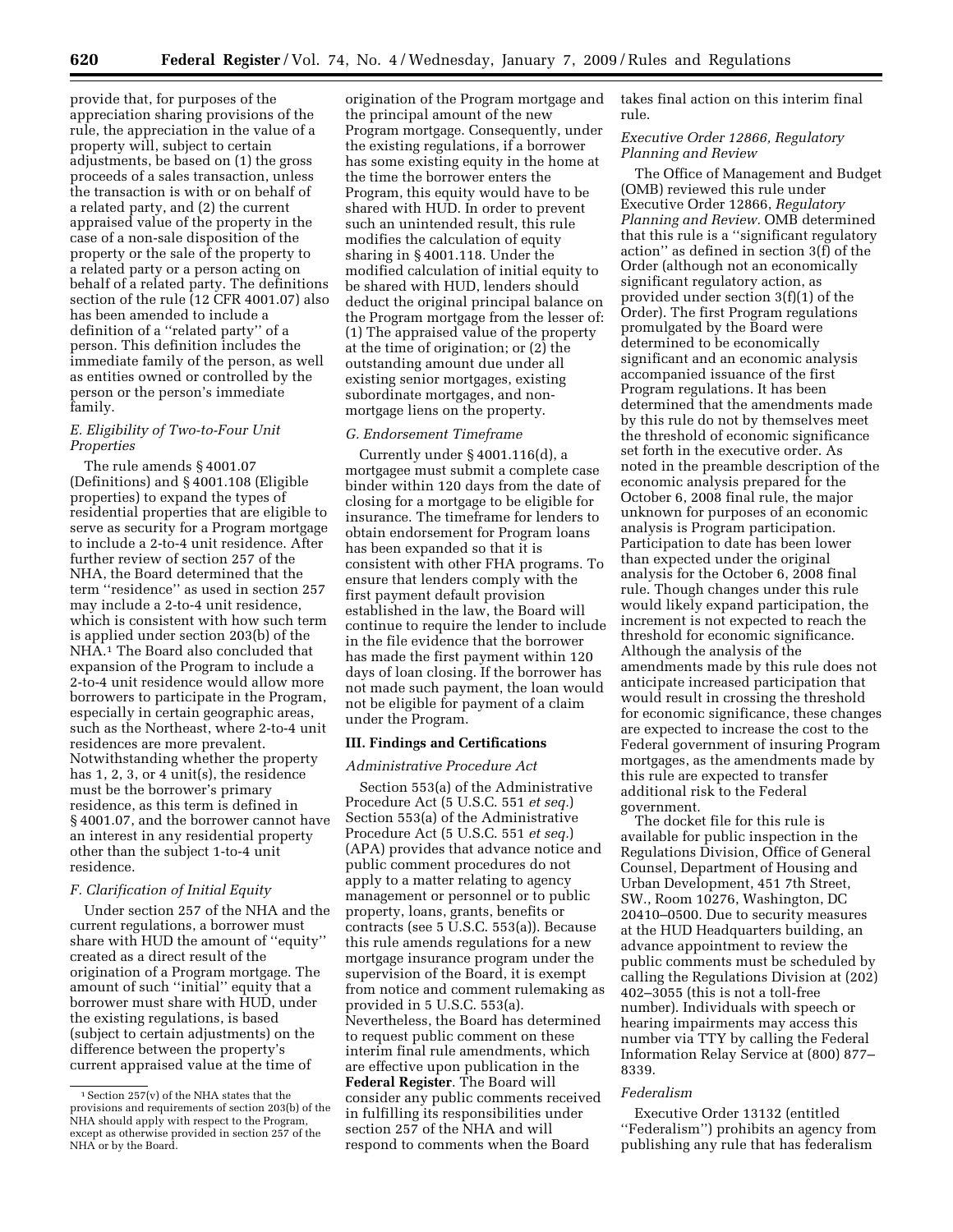implications if the rule either imposes substantial direct compliance costs on state and local governments and is not required by statute, or the rule preempts state law, unless the agency meets the consultation and funding requirements of section 6 of the Executive Order. This rule does not have federalism implications and does not impose substantial direct compliance costs on state and local governments nor preempts state law within the meaning of the Executive Order.

#### *Unfunded Mandates Reform Act*

Title II of the Unfunded Mandates Reform Act of 1995 (2 U.S.C. 1531– 1538) (UMRA) establishes requirements for federal agencies to assess the effects of their regulatory actions on state, local, and tribal governments and the private sector. This rule will not impose any federal mandates on any state, local, or tribal governments or the private sector within the meaning of UMRA.

#### **List of Subjects in 24 CFR Part 4001**

Administrative procedures, Practice and procedure, Mortgage insurance, Reporting and recordkeeping requirements.

■ For the reasons set forth in the preamble, the Board of Directors of the HOPE for Homeowners Program amends the regulations in part 4001 in Title 24 of the Code of Federal Regulations to read as follows:

#### **Chapter XXIV—Board of Directors of the HOPE for Homeowners Program**

## **PART 4001—HOPE FOR HOMEOWNERS PROGRAM**

■ 1. The authority of 24 CFR part 4001 continues to read as follows:

**Authority:** 12 U.S.C. 1701z–22.

■ 2. In §4001.07, insert the definition of ''Related party'' to follow the definition of ''Program mortgage'' to read as follows:

#### **§ 4001.07 Definitions.**

\* \* \* \* \* *Related party* of a person means any of the following or another person acting on behalf of the person or any of the following—

(1) The person's father, mother, stepfather, stepmother, brother, sister, stepbrother, stepsister, son, daughter, stepson, stepdaughter, grandparent, grandson, granddaughter, father-in-law, mother-in-law, brother-in-law, sister-inlaw, son-in-law, daughter-in-law, the spouse of any of the foregoing, and the person's spouse;

(2) Any entity of which 25 percent or more of any class of voting securities is owned, controlled or held in the aggregate by the person or the persons referred to in paragraph (1); and

(3) Any entity of which the person or any person referred to in paragraph (1) serves as a trustee, general partner, limited partner, managing member, or director.

\* \* \* \* \* ■ 3. In § 4001.102(a), add the phrase ''203.17(d) Maturity;'' immediately following the phrase ''203.16 Certificate and contract regarding use of dwelling for transient or hotel purposes;''.

■ 4. Revise § 4001.106 to read as follows:

#### **§ 4001.106 Eligible mortgagors.**

A mortgagor shall be eligible to refinance his or her existing mortgages under section 257 of the Act only if:

(a)(1) The mortgagor had, on March 1, 2008, a total monthly mortgage payment (based on mortgages outstanding on March 1, 2008) of more than 31 percent of the mortgagor's monthly gross income; or

(2) If the mortgagor's existing senior mortgage or existing subordinate mortgage, if any, is an adjustable-rate mortgage that by its terms resets after March 1, 2008, the mortgagor has a total monthly mortgage payment (based on mortgages outstanding on March 1, 2008) of more than 31 percent of the mortgagor's monthly gross income calculated as of the date the mortgagor first applies for the Program mortgage;

(b) The mortgagor does not have an ownership interest in any other residential property;

(c) The mortgagor has not been convicted of fraud under federal or state law in the past 10 years;

(d) The mortgagor certifies that the mortgagor has not intentionally defaulted on any mortgage or debt and has not knowingly, or willfully and with actual knowledge, furnished material information known to be false for purposes of obtaining any Program mortgage; and

(e) The mortgagor meets such other requirements as the Board may adopt.

■ 5. Revise § 4001.108(a) to read as follows:

#### **§ 4001.108 Eligible properties.**

(a) A mortgage may be insured under the Program only if the property that is to be the security for the mortgage is a 1-to-4 unit residence.

\* \* \* \* \* ■ 6. In § 4001.110, revise paragraphs (a) and (c) to read as follows:

#### **§ 4001.110 Underwriting.**

\* \* \* \* \*

(a) *Loan-to-value and income thresholds.* The loan-to-value (LTV), payment-to-income, and debt-to-income ratios of the Program mortgage do not exceed the thresholds set forth in either paragraph (a)(1) or (a)(2) of this section.

(1) *Program mortgage with LTV ratio of 90 percent or less.* (i) The initial principal balance of the Program mortgage as a percentage of the current appraised value of the property does not exceed 90 percent;

(ii) The total monthly mortgage payment of the mortgagor under the Program mortgage does not exceed 38 percent of the mortgagor's monthly gross income; and

(iii) The sum of the total monthly mortgage payment under the Program mortgage and all monthly recurring expenses of the mortgagor does not exceed 50 percent of the mortgagor's monthly gross income.

(2) *Program mortgage with up to 96.5 percent LTV.* (i) The initial principal balance of the Program mortgage as a percentage of the current appraised value of the property does not exceed 96.5 percent;

(ii) The total monthly mortgage payment of the mortgagor under the Program mortgage does not exceed 31 percent of the mortgagor's monthly gross income; and

(iii) The sum of the total monthly mortgage payment under the Program mortgage and all monthly recurring expenses of the mortgagor does not exceed 43 percent of the mortgagor's monthly gross income.

\* \* \* \* \*

\* \* \* \* \*

(c) The Program mortgage shall have a maturity of not less than 30 years and not more than 40 years from the date of origination.

\* \* \* \* \*  $\blacksquare$  7. In § 4001.116, revise paragraphs (d) and (e) to read as follows:

### **§ 4001.116 Representations and prohibitions.**

(d) *FHA insurance.* A mortgage is eligible for insurance if the mortgagee submits a complete case binder within such time period as the Board prescribes. The binder shall include evidence acceptable to the Board that the mortgage is current.

(e) *Mortgagor failure to make first mortgage payment.* FHA shall not pay a mortgage insurance claim to any mortgagee if the first total monthly mortgage payment is not made within 120 days from the date of closing of the mortgage. The mortgagee shall not, directly or indirectly, make all or a part of the first total monthly mortgage